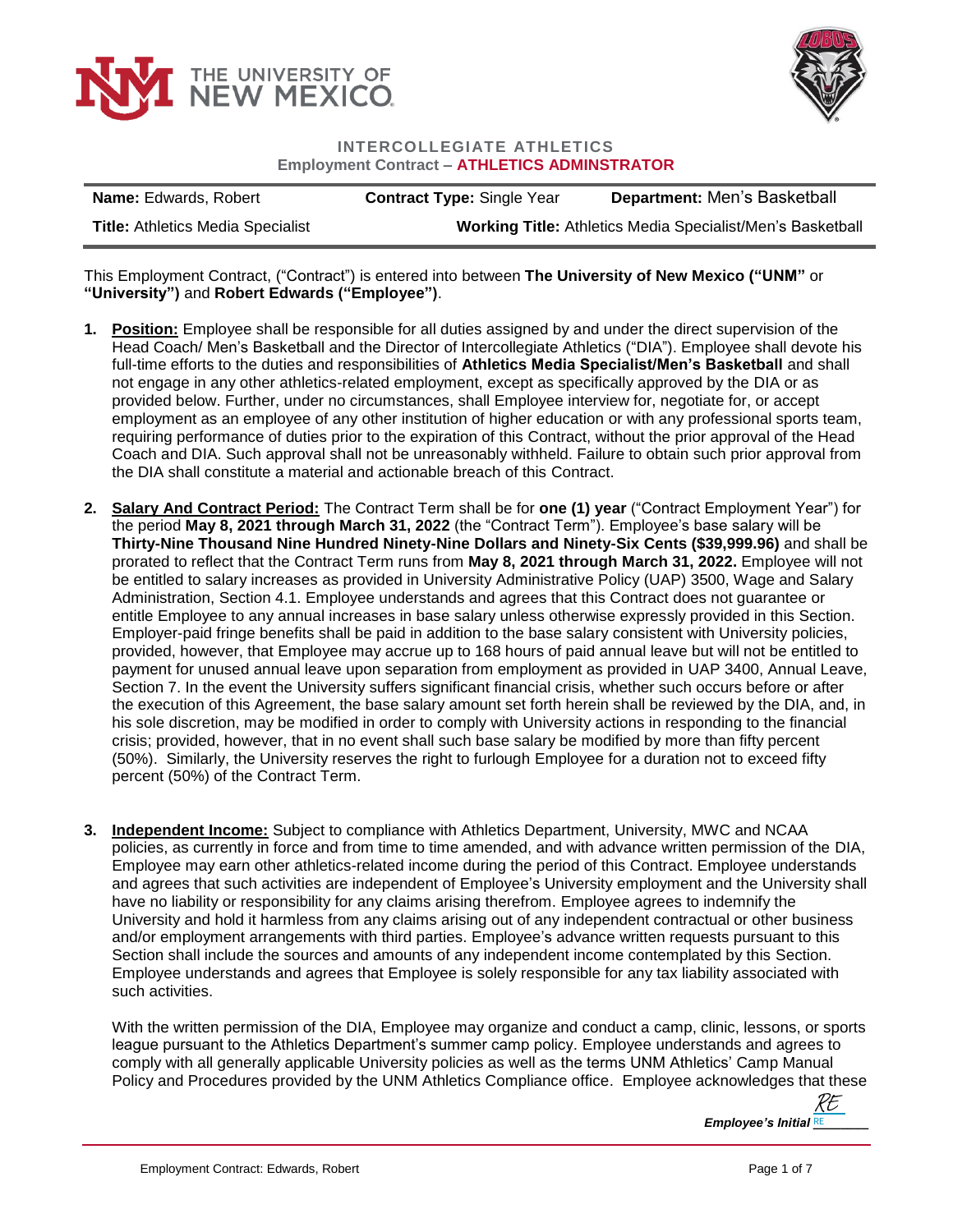policies, procedures and rules include, but are not limited to policies and rules regarding: licensing of University logos, trademarks, copyrighted material and the images and likenesses of University students and employees; income reporting; background checks; minors on campus; discrimination and harassment; and the appropriate use of University facilities. These activities are performed in addition to Employee's assigned duties and responsibilities, and shall not interfere with those assigned duties and responsibilities. Employee shall receive no compensation from the University in connection with these activities. Employee understands and agrees that Employee is solely responsible for any tax liability associated with such activities and that the University shall have no liability or responsibility for any claims arising therefrom. Employee shall be responsible for obtaining general liability insurance in accordance with insurance laws of the State of New Mexico, and will name the University as a third-party beneficiary of such insurance policies. Employee agrees to indemnify the University and hold it harmless from any claims arising out of any camp-related activities.

- **4. Duties and Responsibilities:** Under the supervision and direction of the Head Coach/ Men's Basketball and the DIA, Employee shall be responsible for assisting the Head Coach to achieve, in an efficient and effective manner, the goals and objectives of the Department of Intercollegiate Athletics as established by the DIA. Said goals and achievements shall be in concert with the mission of the Department of Intercollegiate Athletics and the University, including the planning development, implementation and maintenance of an NCAA Division I athletics program that is characterized by excellence, exemplified by academic achievement and development of character, maturity and a sense of fair play in athletics. To that end:
	- a. Employee shall perform duties and responsibilities under this Contract to the reasonable satisfaction of the Head Coach and DIA, including but not limited to, overseeing assigned sports programs by advising coaching staff in the recruitment coaching and instruction of student athletes of student athletes consistent with all NCAA and MWC regulations, as well as all responsibilities normally associated with and performed by a sports administrator in a NCAA Division I athletics program at a member institution of the Mountain West Conference or other major NCAA Division I institution. Employee agrees to maintain a courteous and collegial working relationship with Athletics Department and University staff and faculty.
	- b. Employee shall require and use his best efforts to ensure that institutional control over assigned departments is sustained through the development, implementation and maintenance of a vigorous and effective program for compliance with all NCAA, MWC regulations and bylaws, and all policies of the University.
	- c. Employee shall act and speak positively about the University and the University's athletic programs in private and public forums.
	- d. Employee shall perform his duties and responsibilities while comporting himself at all times in a professional and personal manner consistent with good sportsmanship and with the high moral, ethical and academic standards of the University and the Department, the MWC, and the NCAA.
	- e. At no time shall Employee be involved in discreditable conduct that is inconsistent with professional standards of the University, or that is seriously prejudicial to the best interests of the University, or that violates the University's mission in a substantive manner.
	- f. Employee shall exercise due care such that any personnel under his responsibility or supervision shall comport themselves in a similar manner.
	- g. Employee shall make every reasonable effort to assist those responsible (*e.g.,* Head Coaches) to ensure that all student athletes' academic requirements are met in cooperation with and in support of the University faculty and administration.
	- h. Employee recognizes and supports the importance to the University of its academic policies, standards and requirements and Employee hereby agrees to abide by and support these and any future academic standards adopted by the University, in all aspects of his duties and set forth herein.

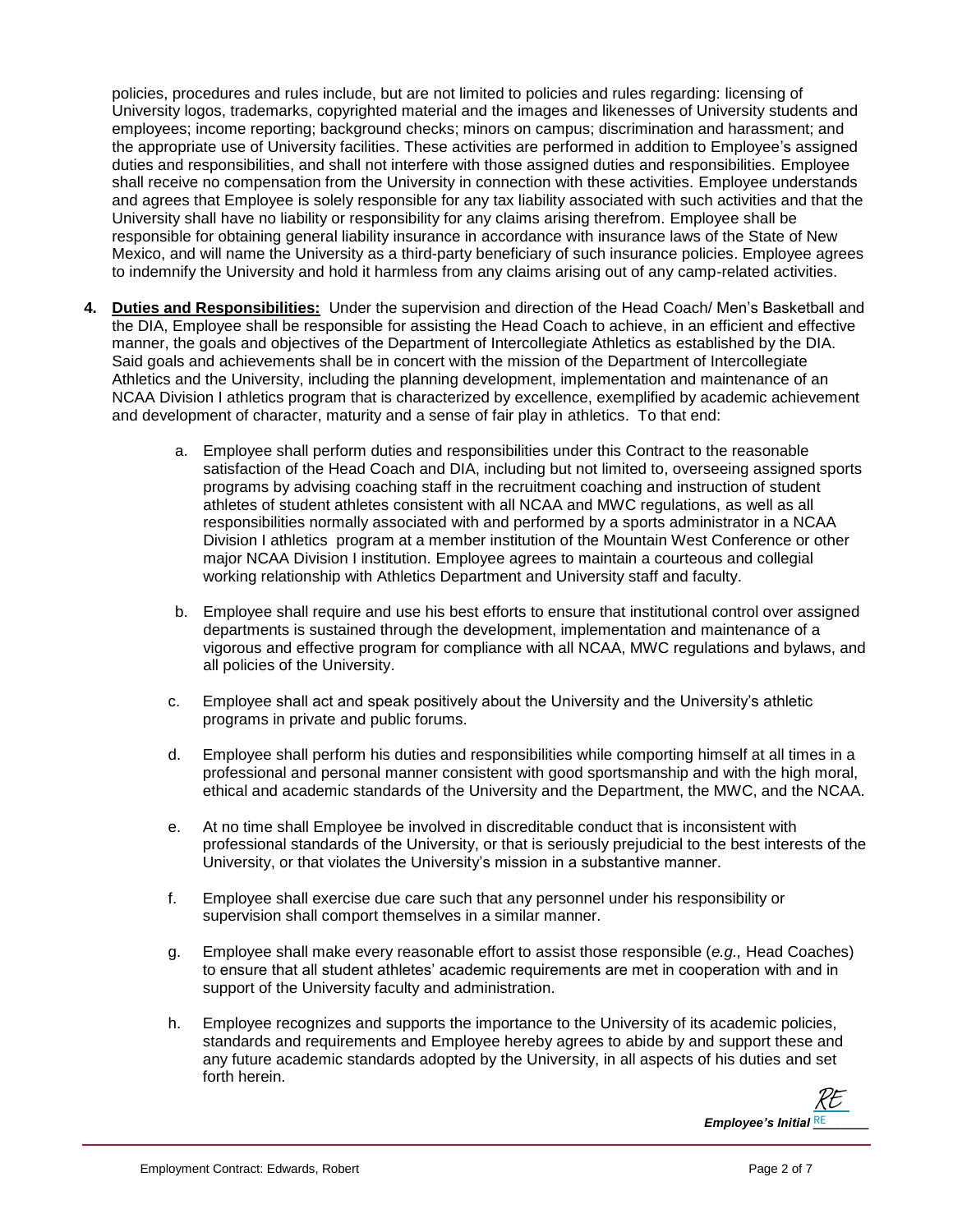- i. Employee shall not disclose or use any secret, proprietary, or confidential information about the University or its business affairs or activities, all of which shall be deemed "confidential information," except during the term hereof and then only for the benefit of the University.
- j. Employee, as a recognized and notable spokesperson for intercollegiate athletics and education, shall support the University administration mission, policies and decisions, in all of his dealing and activities with the public
- **5. Conduct of Athletics Personnel:** Employee, hired to administer assigned departments that support intercollegiate athletics, shall act with honesty and sportsmanship at all times in promoting the honor and dignity of fair play in the context of the high standards associated with collegiate competitive sports. Employee understands and agrees that honesty and sportsmanship at all times, and the promotion of the honor and dignity of fair play in the context of the high standards associated with collegiate competitive sports, are material to this Contract, and that any conduct that undermines these values may be grounds for discipline, which can include termination for cause in accordance with Section 9.

Employee acknowledges that negative statements concerning the Athletics Department, the University, and the State of New Mexico made to the media or in public may be detrimental to recruiting, fundraising, and the morale of coaches, staff and student athletes and the reputation of the University. Therefore, Employee agrees that Employee is highly encouraged that whenever appropriate and in a timely manner, will first direct any complaint or criticism that Employee may have of a particular University Sports Program, the Athletics Department or the University to the DIA before directing the complaint or criticism to anyone else. This shall not prohibit Employee from making communications protected by whistleblower laws. Further, Employee shall make reasonable efforts to project a positive image with respect to the University and Athletics Department. Any conduct that disparages the Athletics Department or the University may be grounds for discipline, which can include termination for cause in accordance with Section 9.

Employee shall not engage in activities or conduct injurious to the reputation of the University, including without limitation, repeatedly conveying to one person, or conveying to an assembled public group, negative information concerning the University.

- **6. Unethical Conduct:** Employee will refrain from unethical conduct. Unethical conduct may include, but is not limited to, the following examples of misconduct:
	- a. Refusal to furnish information relevant to an investigation of a possible violation of an NCAA regulation when requested to do so by the NCAA or the University;
	- b. Knowing involvement in arranging for fraudulent academic credit or false transcripts for a prospective or an enrolled student-athlete;
	- c. Knowing involvement in offering or providing a prospective or an enrolled student-athlete an improper inducement or extra benefit or improper financial aid;
	- d. Knowingly furnishing the NCAA or the University false or misleading information concerning Employee's involvement in or knowledge of matters relevant to a possible violation of an NCAA regulation;
	- e. Receipt of benefits by Employee for facilitation or arranging a meeting between a student-athlete and an agent, financial advisor, or a representative of an agent or advisor (e.g., "runner");
	- f. Refusal to furnish information relevant to an investigation of a possible violation of federal or state law or University policy when requested to do so by lawfully authorized federal or state agents or University officials or when otherwise required to report under University policy; or

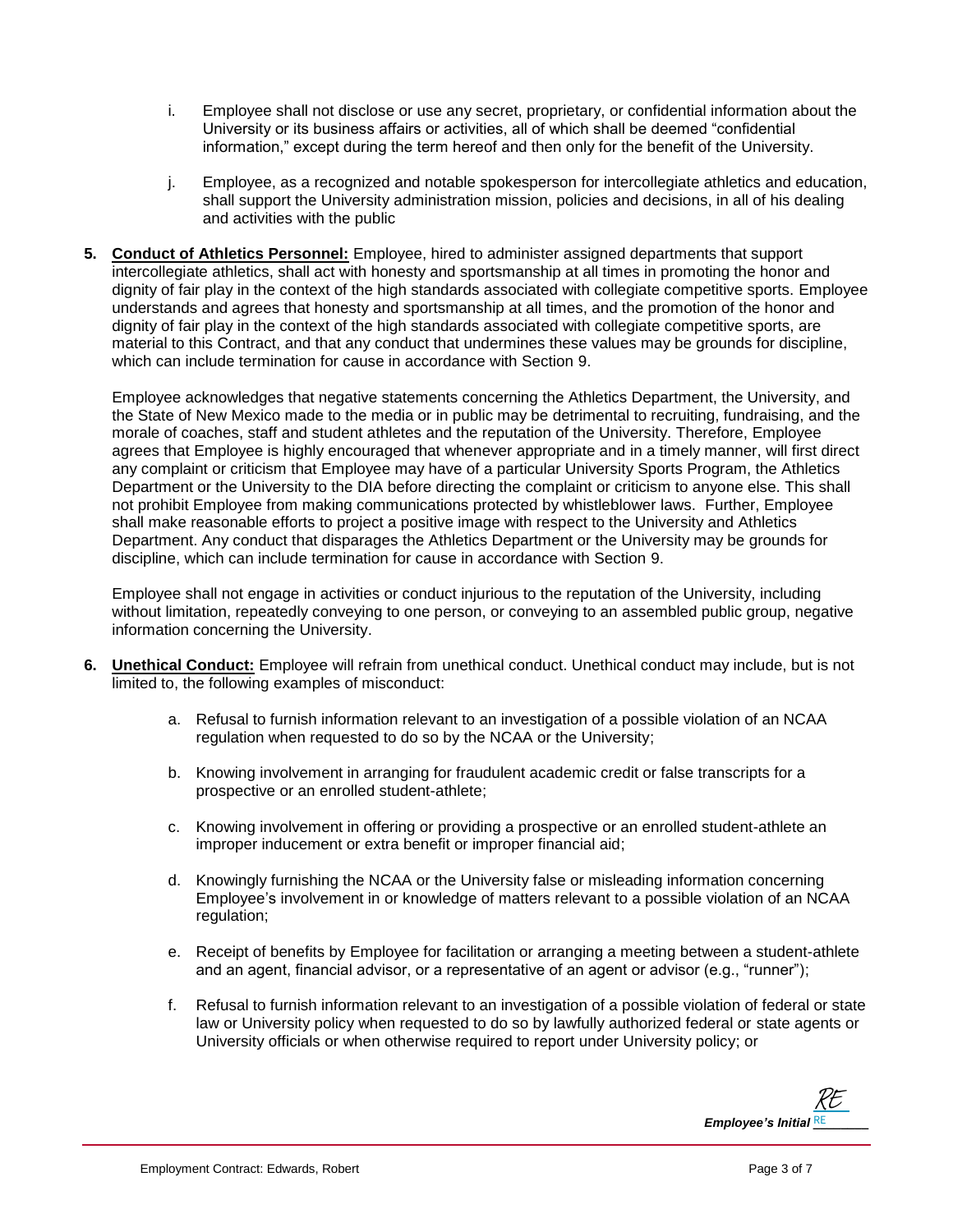g. Refusal to comply with regulatory or policy requirements, including but not limited to the reporting requirements imposed by the Jeanne Clery Disclosure of Campus Security Policy and Campus Crime Statistics Act, Title IX of the Education Amendments of 1972 (the "Clery Act"), and any and all University policies relating thereto.

Employee's agreement to refrain from unethical conduct is a material term of Employee's employment and this Contract. Employee expressly understands and acknowledges that unethical conduct is sufficient justification for Termination of Contract for Cause as described in Section 9.

**7. Compliance With Laws, Policies, Rules and Regulations:** Employee shall be responsible for being fully knowledgeable of, and being in full compliance with, the policies, rules, and regulations of the University, the MWC, or any other conference with which the University may elect to affiliate, the NCAA (as they are currently in force and as they are amended from time to time), as well as applicable federal laws, including but not limited to the Clery Act; Title IX of the Education Amendments of 1972; applicable New Mexico laws; and University policies regarding crime reporting and sexual harassment, including, but not limited to sexual harassment, sexual misconduct, and sexual violence. Employee shall immediately report any apparent or confirmed violations of the above laws, policies, rules, and regulations occurring in the department to the university's compliance staff, the DIA, or UNM's Division of Human Resources, as well as other University official/departments as may be required by University policy. Upon receiving any information about a person who has experienced sexual misconduct, harassment, sexual assault or other sexual violence, Employee shall also report the information to UNM's Office of Equal Opportunity (OEO) within 24 hours, or as soon as reasonably practicable, by calling OEO at 505-277-5251 or by email at [oeo@unm.edu.](mailto:oeo@unm.edu) Failure by Employee to report immediately to the University's athletics compliance staff and, as appropriate the DIA or other responsible University official/department, any alleged violations of University, MWC or NCAA policies, rules or regulations by Employee or, upon becoming aware of violations by any coaches, staff members, studentathletes, or other persons under Employee's supervision that become known to Employee, which failure, in the reasonable opinion of the DIA (i) creates material risk for the University or Program or (ii) negatively affects the University or the Program in a material manner, shall subject Employee to disciplinary or corrective action as set forth in the NCAA enforcement procedure. Such failure to report shall also subject Employee to immediate suspension, at the University's sole discretion, for a period of time without pay, or termination as described in Section 9.

If the University determines that Employee is in violation of MWC or NCAA rules and regulations while employed by the University, or was in violation of NCAA or conference rules and regulations during prior employment at another NCAA member institution, Employee shall be subject to disciplinary or corrective action as set forth in the NCAA enforcement procedure and may be suspended without pay by the University at the University's reasonable discretion for a period of time not to exceed ninety (90) days, or terminated as described in Section 11. If Employee fails to meet his obligations as stated in this Section or fails to complete any University-required training within six (6) months of the beginning of Employee's employment, or otherwise fails or refuses to meet his obligations under any law, regulation, policy or procedure, Employee may be subject to disciplinary action up to and including suspension and termination as described in Section 9.

Employee specifically acknowledges and agrees that Employee's compliance with applicable laws, policies, rules, and regulations are material obligations of this Contract.

- **8. Non-Applicability of University Employment Policies and Due Process Guarantees:** This Contract creates no expectancy of or property interest in continued employment with the University. Accordingly, no provisions of the University Administrative Policy manual (UAP) addressing or governing separation of employment, discipline and contract employees generally are applicable to Employee. No due process guarantees relating to progressive discipline, suspension, discharge, and appeal processes are accorded to Employee under this Contract. All rights, processes and notices afforded to Employee or required from Employee are specifically enumerated under sections 9, 10 and 11 of this Contract.
- **9. Termination of Contract for Cause:** The University reserves the right to immediately terminate this Contract for cause at any time. Cause includes, but is not limited to, violation of any material obligation of Employee

*Employee's Initial RE* [RE](https://secure.na2.echosign.com/verifier?tx=CBJCHBCAABAAGhQuo4tqv-8kGg4srzToocm3fxDdHJmS)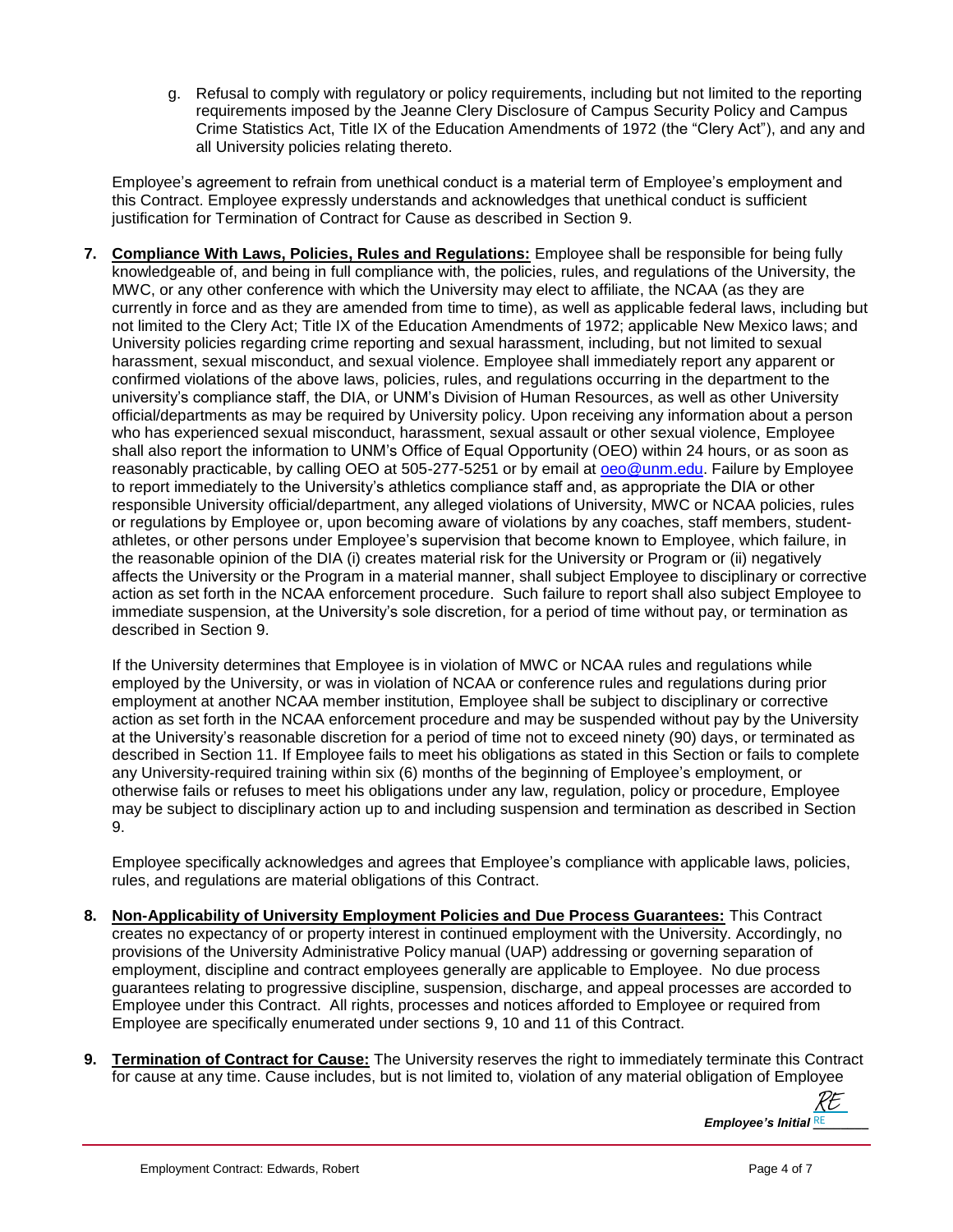under this Contract or any amendments hereto. In addition to a material breach of this Contract, the parties agree that the following non-exclusive list constitutes cause for termination under this Section:

- a. insubordination;
- b. Employee's neglect of, or failure or refusal to perform, his duties as Athletics Media Specialist/Men's Basketball in any material respect after receiving written notice of such failure or refusal from the DIA;
- c. Malfeasance;
- d. Employee's failure to comport himself in a manner consistent with good sportsmanship or the moral, ethical or academic standards specified in this Contract or in University policies and regulations;
- e. failure of Employee or any other person under his supervision and direction to comply with applicable standards or regulations of the MWC or the NCAA, federal or state law, or University rules, regulations or policies, as amended from time to time, regardless of whether such violation results in the imposition of sanctions or other consequences;
- f. Employee's failure to promote an atmosphere of compliance or his failure to properly and effectively monitor personnel under his supervision and direction which results in material noncompliance by Employee's personnel, with applicable standards or regulations of the MWC or the NCAA, federal or state law, or University rules, regulations, or policies, as amended from time to time, regardless of whether such violation results in the imposition of sanctions or other consequences;
- g. Employee's instruction to any member of the Athletics Department, student or other person to respond inaccurately or incompletely to any request or inquiry concerning a matter relevant to University's athletic programs or other institution of higher learning which shall be propounded by University, the NCAA, the MWC or other governing body having supervision over the athletic programs of University or such other institution of higher learning, or required by law;
- h. Employee's failure to fully cooperate in the enforcement and implementation of any drug testing and/or education program established by the University, the MWC, the NCAA, or pursuant to federal or state law that is applicable to student athletes or other employees of the University;
- i. Employee's being charged with, indicted for, pleading no contest to, or being convicted of (i) any felony; or, (ii) any misdemeanor involving gambling, drugs or alcohol
- j. engaging in conduct which either (i) displays a continual, serious disrespect or continual, serious disregard for the mission of the University, (ii) brings Employee into public disrepute (ii) constitutes moral turpitude or breaches the high moral and ethical standards applicable to Employee as a visible representative of the University;
- k. major or repeated minor violation of policies, rules, or regulations of the University; major or repeated secondary infractions of the MWC or NCAA rules (including any similar infraction which may have occurred at Employee's prior employment); major or repeated minor violation of New Mexico or federal laws, regulations, or policies;
- l. Employee's misconduct, whether or not relating to Employee's employment, which is not in the best interest of the University or which violates the University's mission, interests, policies, or regulations, and which causes material damage to the reputation or dignity of the University or its athletics program;

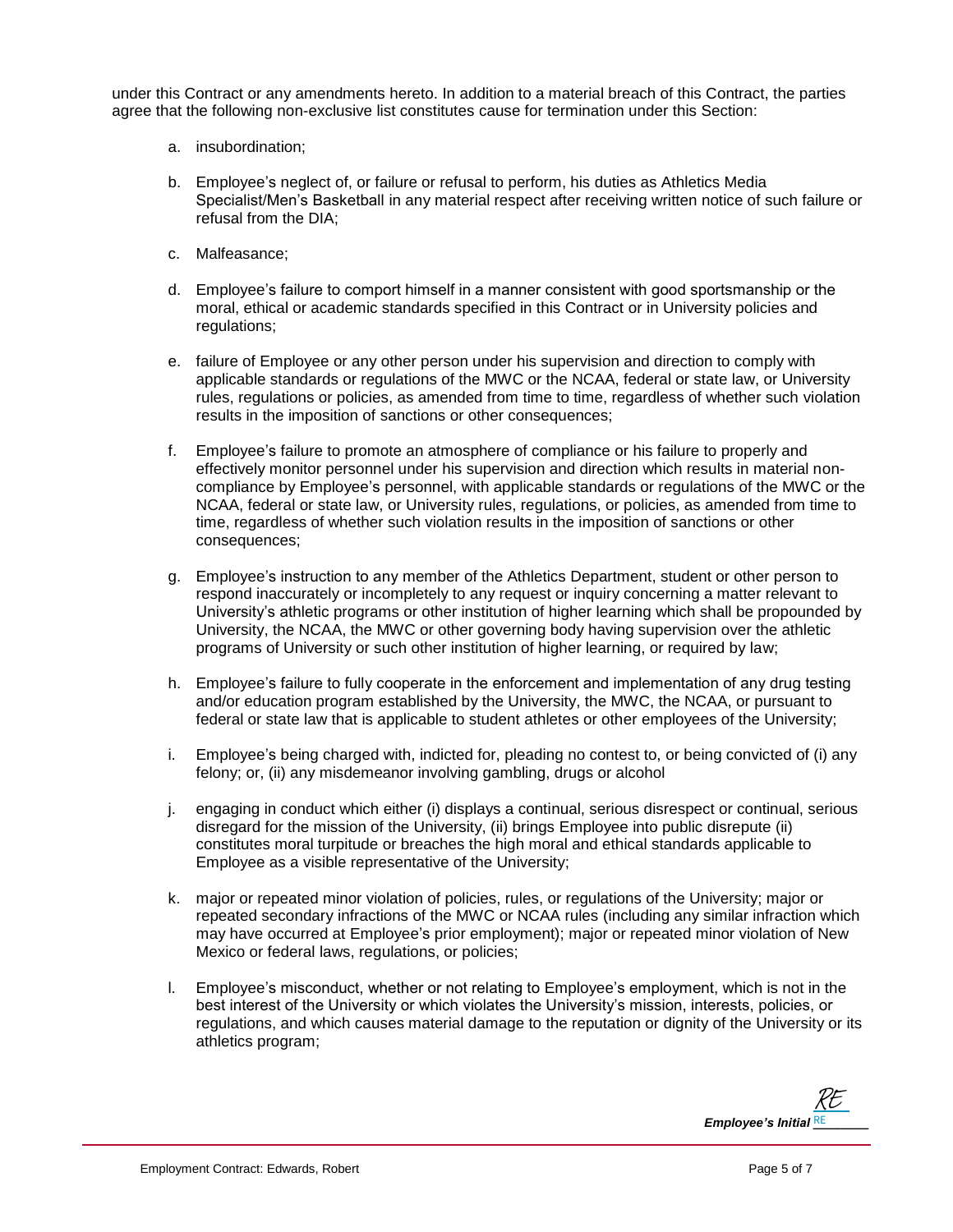- m. participating in any (i) gambling, bookmaking, wagering, or betting involving any athletic contest whatsoever wither by soliciting, placing or accepting a bet or wager or through a bookmaker, a pool, or any other method of gambling; or (ii) counseling, instruction, encouraging, or knowingly and intentionally permitting any student-athlete, assistant coach, or other individual under or subject to Employee's control, authority, or supervision to participate in such activity;
- n. failure to report promptly to the DIA in writing any violations or potential violations known to Employee of University Rules including, but not limited to, those by Employee, coaching staff, student athletes or other persons under the direct control or supervision of Employee;
- o. failure to take reasonable steps to ensure the physical and mental wellbeing of student athletes;
- p. willful or grossly negligent conduct injurious to the Athletics Department or the University;
- q. any other reason constituting adequate cause for termination pursuant to official written employment policies of the University or its Athletics Department.

If this Contract is terminated for cause, the University shall have no further liability except for base salary and fringe benefits accrued to the date of termination.

Nothing in this Section shall prevent, limit or otherwise interfere with the University's right to terminate the services of the Employee without cause at any time subject to the provisions of Section 10 herein. Therefore, this Section creates no expectancy of or property interest in continued employment and no University Administrative Policy addressing or governing progressive discipline, discharge or the appeal process for discharge shall be applicable to Employee.

- **10. Contract Non-Renewal:** Employee expressly agrees that there exists no expectancy of renewal of this Contract beyond the term stated in Section 2 herein. Employee also expressly agrees that no notice that this Contract will not be renewed is required. Employee understands that this provision contradicts UAP 3240, Contract Employees, and expressly agrees that no notice is required. The obligations of the University and Employee pursuant to this Contract shall terminate with the termination or non-renewal of Employee's employment.
- **11. Termination by Disability or Death**: It is expressly understood and agreed that this is a personal service agreement between the parties and that in the event of the incapacity of Employee to the degree that he is rendered incapable of performing the obligations and duties contained in this Contract for a period of more than ninety (90) consecutive days, as certified by two (2) physicians selected or approved by the University, or his untimely demise, this Contract shall terminate and the University shall have no further financial or other obligation whosoever hereunder except to pay Employee his base salary and benefits accrued to the date of termination.
- **12. Complete Employment Contract:** This Employment Contract and any Exhibits attached hereto and incorporated herein by reference, constitute the final and complete agreement between the parties. Any amendments or further addenda, hereafter agreed to by both parties, shall be in writing and executed with the same formality. All prior and contemporaneous negotiations and agreements pertaining to Employee's employment by the University are deemed incorporated into this Contract and such documents and instruments are deemed to have been abandoned if not so incorporated. No verbal understandings, statements, promises, or inducements contrary to the terms of this Contract exist.
- **13. Severability:** If any provision of this Contract is held to be invalid or unenforceable for any reason, such provision shall be ineffective to the extent of such invalidity or unenforceability; provided, however, that the remaining provisions will continue in full force without being impaired or invalidated in any way unless such invalid or unenforceable provision or clause shall be so significant as to materially affect the Parties' expectations regarding this Contract. The Parties shall replace any invalid or unenforceable provision with